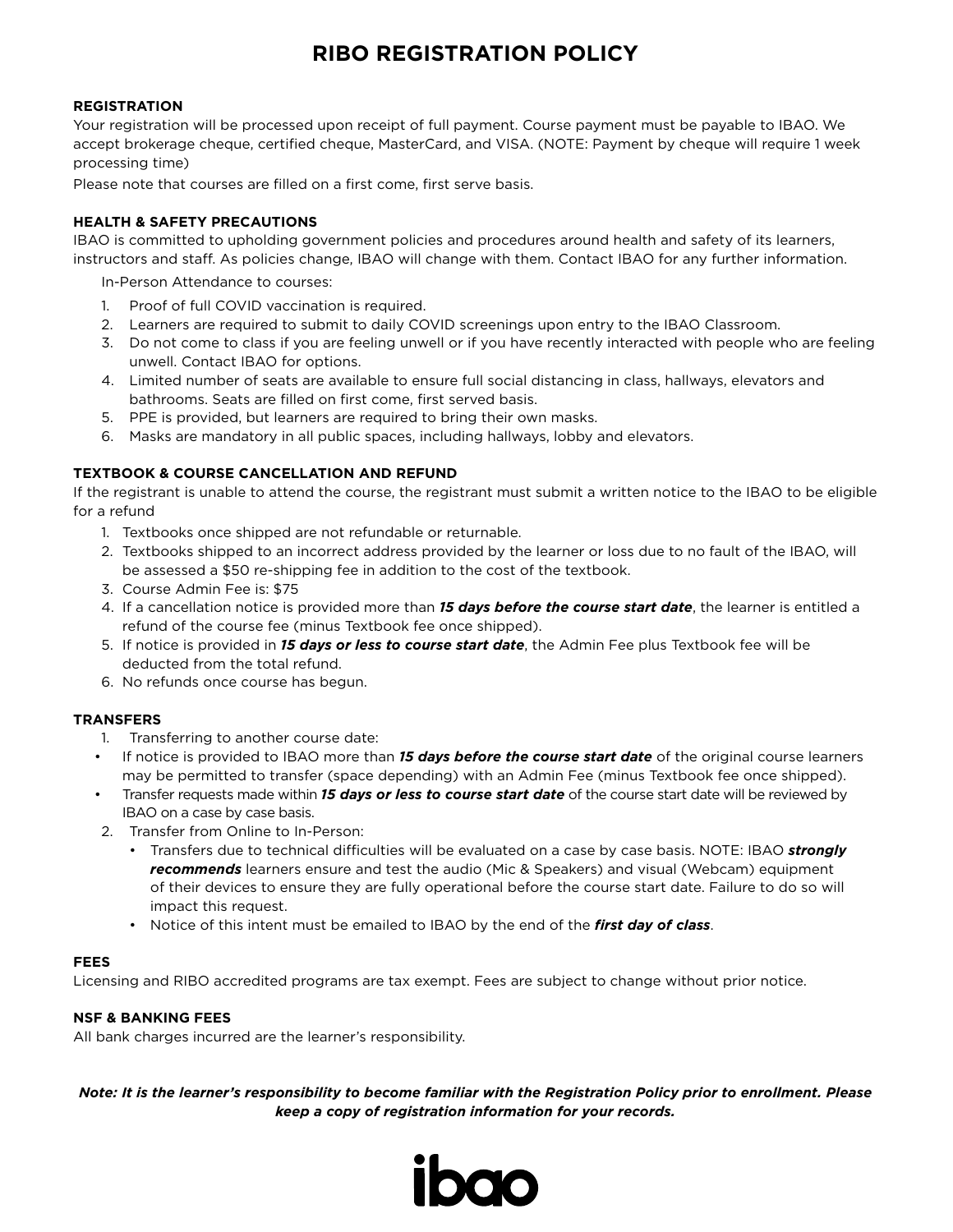# **RIBO REGISTRATION FORM**

## **(THIS IS A FILLABLE FORM, PLEASE COMPLETE ALL APPLICABLE FIELDS)**

|  | <b>Applicant Information</b> |
|--|------------------------------|
|--|------------------------------|

## **Membership Status**

| Brokerage Name:                                           | Brokerage ID: |
|-----------------------------------------------------------|---------------|
| Brokerage Address: The Contract of the Brokerage Address: |               |
| Principal Name (please type): ______                      |               |

#### **Broker Launchpad Program Options**

| Weekday - \$675 (Members) / \$920 (Non-Members) |                           | <b>Date:</b> |
|-------------------------------------------------|---------------------------|--------------|
| Weekend - \$675 (Members) / \$900 (Non-Members) |                           | <b>Date:</b> |
| 1. Choose Class Format                          | 2. Choose Textbook Format |              |
| In-Person                                       | Hardcopy                  |              |
| Online                                          | Digital                   |              |

## **Other RIBO Course Options**

| RIBO LEVEL I SELF-STUDY (TEXTBOOK ONLY)                          |  |
|------------------------------------------------------------------|--|
| Textbook Only - \$175 (Member) / \$225 (Non-Members)             |  |
| EXAM CLINIC                                                      |  |
| In-Class - \$300 (Member) / \$350 (Non-Member)                   |  |
| RIBO LEVEL II ADVANCED MANAGEMENT COURSE                         |  |
| In-Class - \$600 (Members) / \$900 (Non-Members)<br><b>Date:</b> |  |
| Online - \$600 (Members) / \$900 (Non-Members)<br><b>Date:</b>   |  |